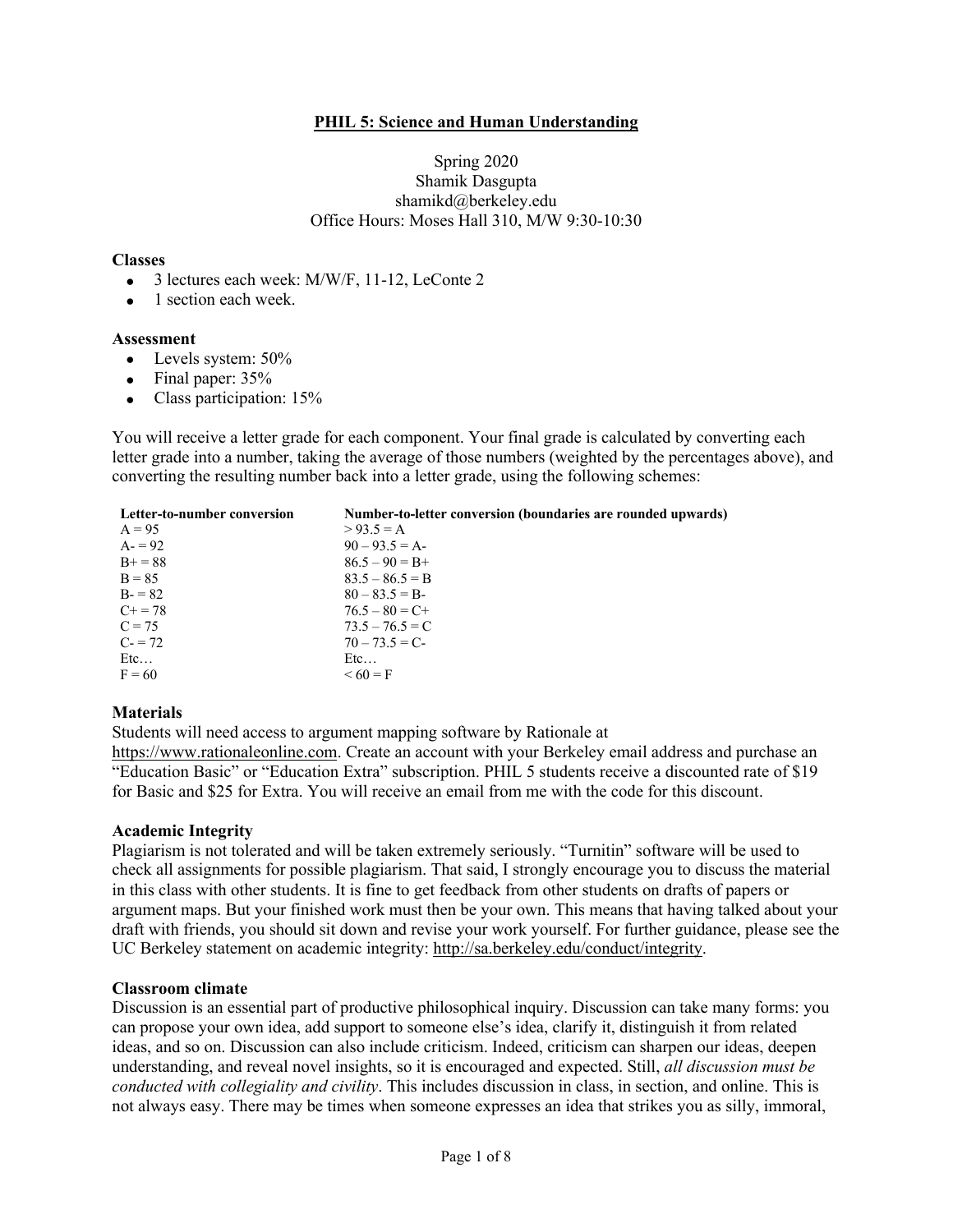or offensive. If you wish to challenge the idea, be sure to target the idea itself rather than the person who expressed it. It is never appropriate to demean or denigrate fellow students or instructors. In addition, all students are expected to comply with the Student Code of Conduct: https://sa.berkeley.edu/code-ofconduct

## **Disabled Students' Program**

If you require disability accommodations, please contact the campus DSP office at https://dsp.berkeley.edu and ask them to send me a letter of accommodation. Then, please come and talk with me as early as possible in the semester about what accommodations you may need for this class, even if you are not certain you will need them, so that we can make arrangements in advance. Accommodations requested at the last minute are not always possible to arrange.

## **Graduate Student Instructors**

Graduate Student Instructors (GSIs) assist in various aspects of teaching here at Berkeley. Your GSI runs your weekly section and is available to talk during their office hours each week. Please note that your GSI is *not* expected to be available to talk outside their office-hour times, respond to involved philosophical questions by email (they will respond to administrative questions within 2 business days), or read and comment on drafts of your work prior to submission.

## **Policy on Sexual Violence and Harassment**

Sexual violence and sexual harassment have no place in a learning environment. If you or someone you know experiences sexual violence or harassment, there are options, rights, and resources, including assistance with academics, reporting, and medical care. Visit survivorsupport.berkeley.edu or call the 24/7 Care Line at 510-643-2005.

### **Course Overview**

Scientific progress over the past 400 years has transformed our understanding of the world around us and our place within it. But what exactly does scientific progress consist in? A widespread conception is that science delivers *objective, value-free knowledge about a wholly material world*. While popular within the scientific community, this conception has been challenged from at least two quarters. First, the idea that science has shown that the world is *wholly material* is rejected by certain theists who think there is evidence from within science itself that the universe was designed and created by a supernatural being. Second, the idea that science delivers *objective and value-free knowledge* is rejected by certain relativists who insist that science is infused with personal and cultural influences; that scientific theories are not a pure reflection of the world as it is in itself, but instead reflect something of our own biases and values. Much of this course will investigate these two challenges, and in doing so we will cover core themes from 20th century philosophy of science. (Disclosure: I don't agree with theists or relativists, but I do think their challenges are more serious than is often recognized!) Finally, we will use tools from the philosophy of science to examine a number of contemporary issues concerning one of the most transformative sciences of our time: artificial intelligence. For further details, please see the class-by-class schedule below

#### **Readings**

Readings marked \*\* are optional; all others are required. All readings will be available in PDF format through the bCourses site. You are expected to complete all readings assigned to each class by the time that class begins. If you find the readings difficult, that's fine—in fact, that is expected! But please try to get through the reading before class. Try to formulate what you don't understand as a succinct question. We will discuss the readings in class and there will be opportunities to ask questions.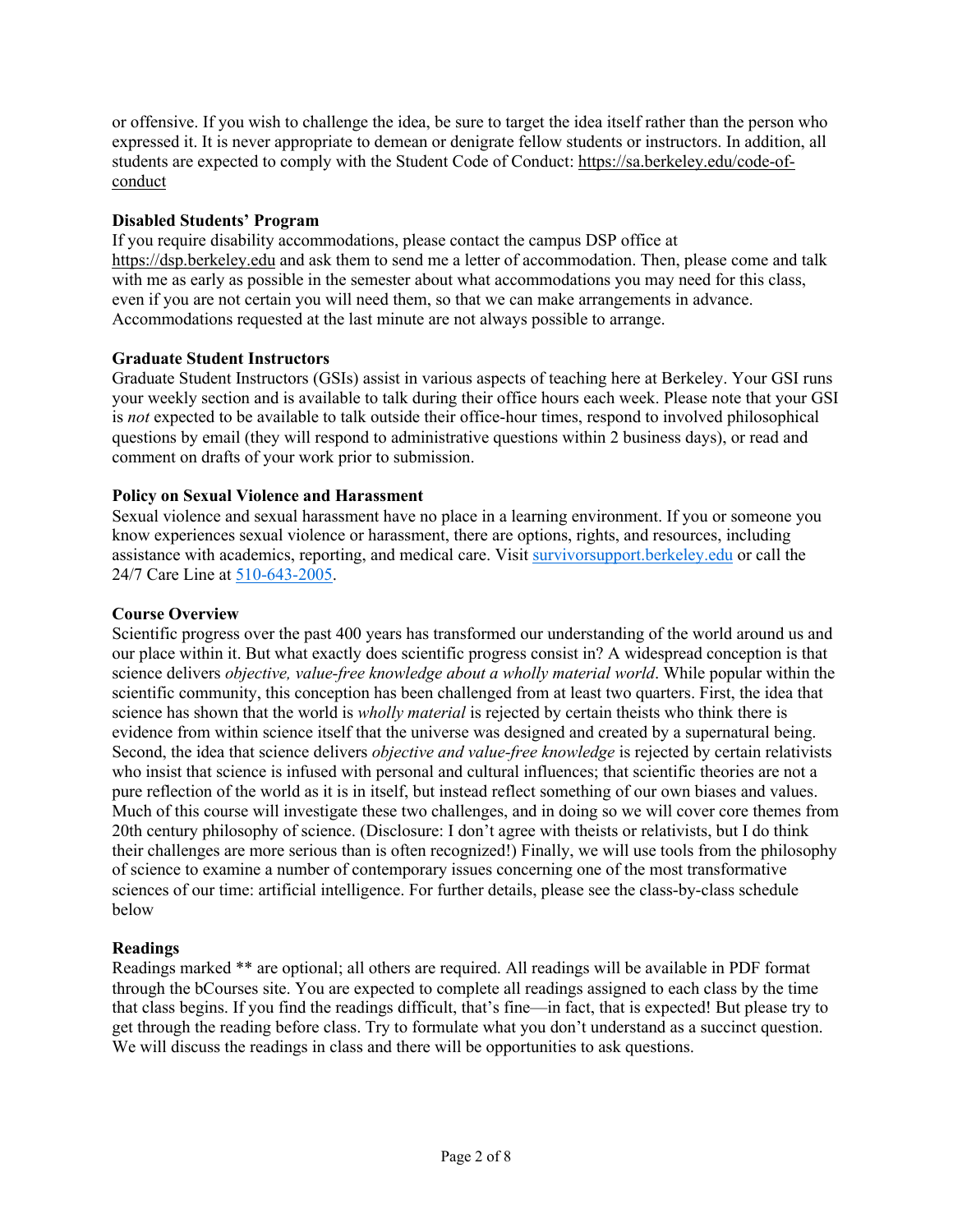# **Topic 1: Is there a scientific explanation of our existence?**

| Weds 22 Jan<br>Class 1 | <b>Introduction to argument mapping</b><br>• Dasgupta, "A Brief Guide to Argument Mapping"                                                                               |
|------------------------|--------------------------------------------------------------------------------------------------------------------------------------------------------------------------|
| Fri 24 Jan<br>Class 2  | Why is there something rather than nothing?<br>• Albert, "On the Origin of Everything"<br>• ** Andersen, interview with Lawrence Krauss                                  |
| Mon 27 Jan<br>Class 3  | <b>Biological design I</b><br>• Sober, "Creationism", pp. 27-42**Paley, selection from Natural<br>Theology                                                               |
| Weds 29 Jan<br>Class 4 | <b>Biological design II</b><br>• Sober, "Creationism", pp. 42-57<br>• ** Dawkins, The God Delusion chapter 4: "Why There Almost Certainly<br>is No God", pp. 129-134.    |
| Fri 31 Jan<br>Class 5  | Philosophy Lab: Biological design                                                                                                                                        |
| Mon 3 Feb<br>Class 6   | <b>Fine-tuning I</b><br>• Collins, "God, Design, and Fine-Tuning"<br>• Sober, "The Design Argument", pp. 126-127                                                         |
| Weds 5 Feb<br>Class 7  | <b>Fine-tuning II</b><br>• Sober, "The Design Argument", pp. 133-141<br>• **Dawkins, The God Delusion chapter 4: "Why There Almost Certainly<br>is No God", pp. 141-151. |
| Fri 7 Feb<br>Class 8   | <b>Philosophy Lab: Fine-tuning</b>                                                                                                                                       |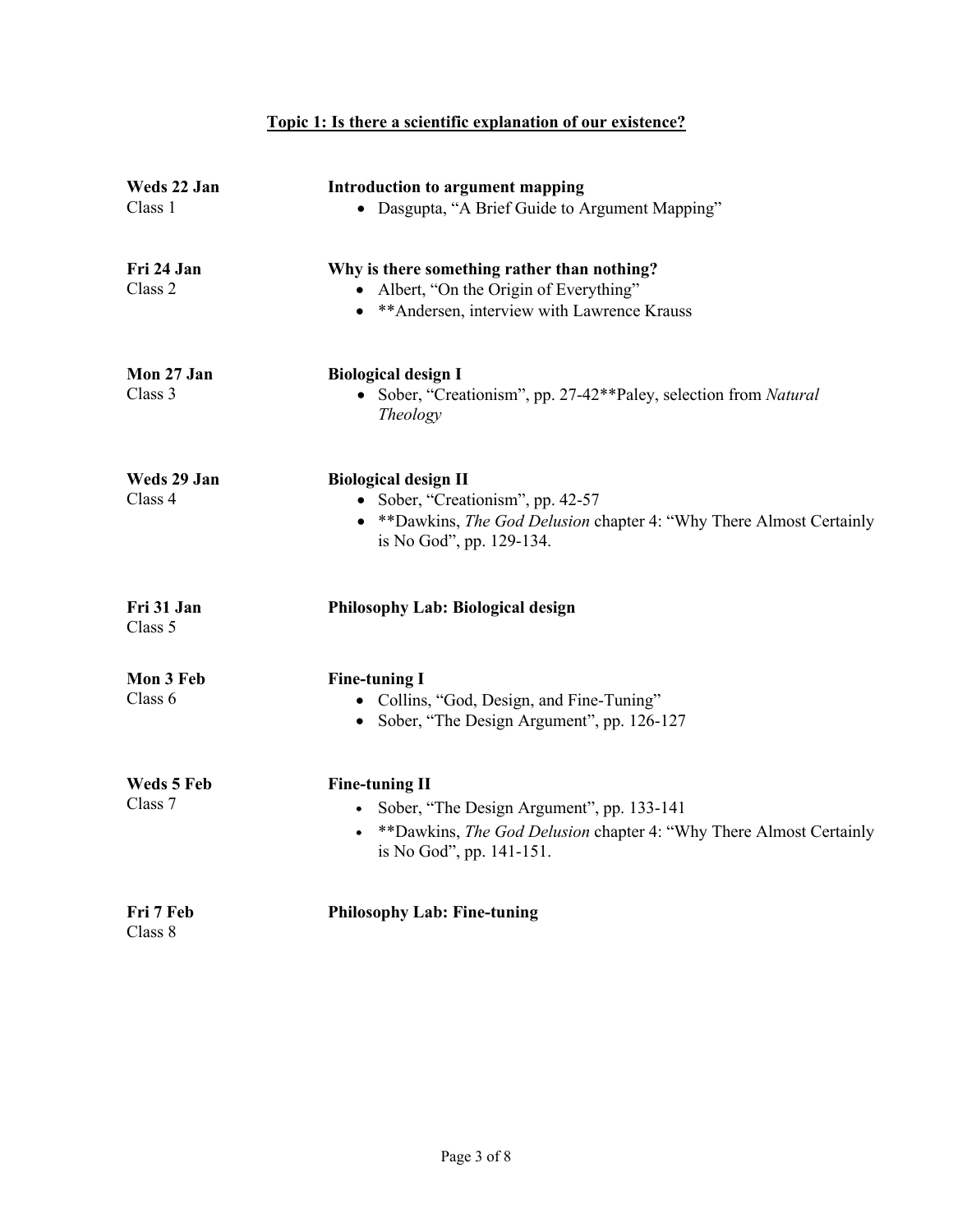# **Topic 2: Epistemology and metaphysics of science**

| Mon 10 Feb<br>Class 9           | Hume's problem of induction I<br>Salmon, "An Encounter with David Hume", pp. 245-257<br>Feldman, "Skepticism", pp. 130-134<br>$\bullet$                                                                                  |
|---------------------------------|--------------------------------------------------------------------------------------------------------------------------------------------------------------------------------------------------------------------------|
| Weds 12 Feb<br>Class 10         | Hume's problem of induction II<br>• Salmon, "An Encounter with David Hume", pp. 257-263<br>• Feldman, "Skepticism", pp. 135-139<br>• Harman, "Inference to the Best Explanation", pp. 88-91                              |
| Fri 14 Feb<br>Class 11          | Philosophy Lab: Hume's problem of induction                                                                                                                                                                              |
| Mon 17 Feb                      | No class (academic holiday)                                                                                                                                                                                              |
| Weds 19 Feb<br>Class 12         | <b>Epistemic relativism I</b><br>• Boghossian, Fear of Knowledge Chapter 5: "Epistemic Relativism"<br>Defended"<br>• Feldman, "Skepticism", pp. 139-141<br>• **Strawson, "The 'Justification' of Induction", pp. 256-263 |
| Fri 21 Feb<br>Class 13          | Epistemic relativism II: The new riddle of induction<br>• Goodman, "The New Riddle of Induction", pp. 72-83                                                                                                              |
| Mon 24 Feb<br>Class 14          | <b>Philosophy Lab: Epistemic relativism</b>                                                                                                                                                                              |
| Weds 26 Feb<br>Class 15         | <b>Natural kinds</b><br>Franklin-Hall, "Natural Kinds as Categorical Bottlenecks"                                                                                                                                        |
| Fri 28 Feb<br>Class 16          | Scientific realism I<br>Van Fraassen, <i>The Scientific Image</i> , chapter 2: "Arguments Concerning<br>Scientific Realism", pp. 6-19                                                                                    |
| <b>Mon 2 March</b><br>Class 17  | <b>Scientific realism II</b><br>Van Fraassen, The Scientific Image, chapter 2: "Arguments Concerning<br>$\bullet$<br>Scientific Realism", pp. 19-25                                                                      |
| <b>Weds 4 March</b><br>Class 18 | <b>Philosophy Lab: Metaphysics of science</b>                                                                                                                                                                            |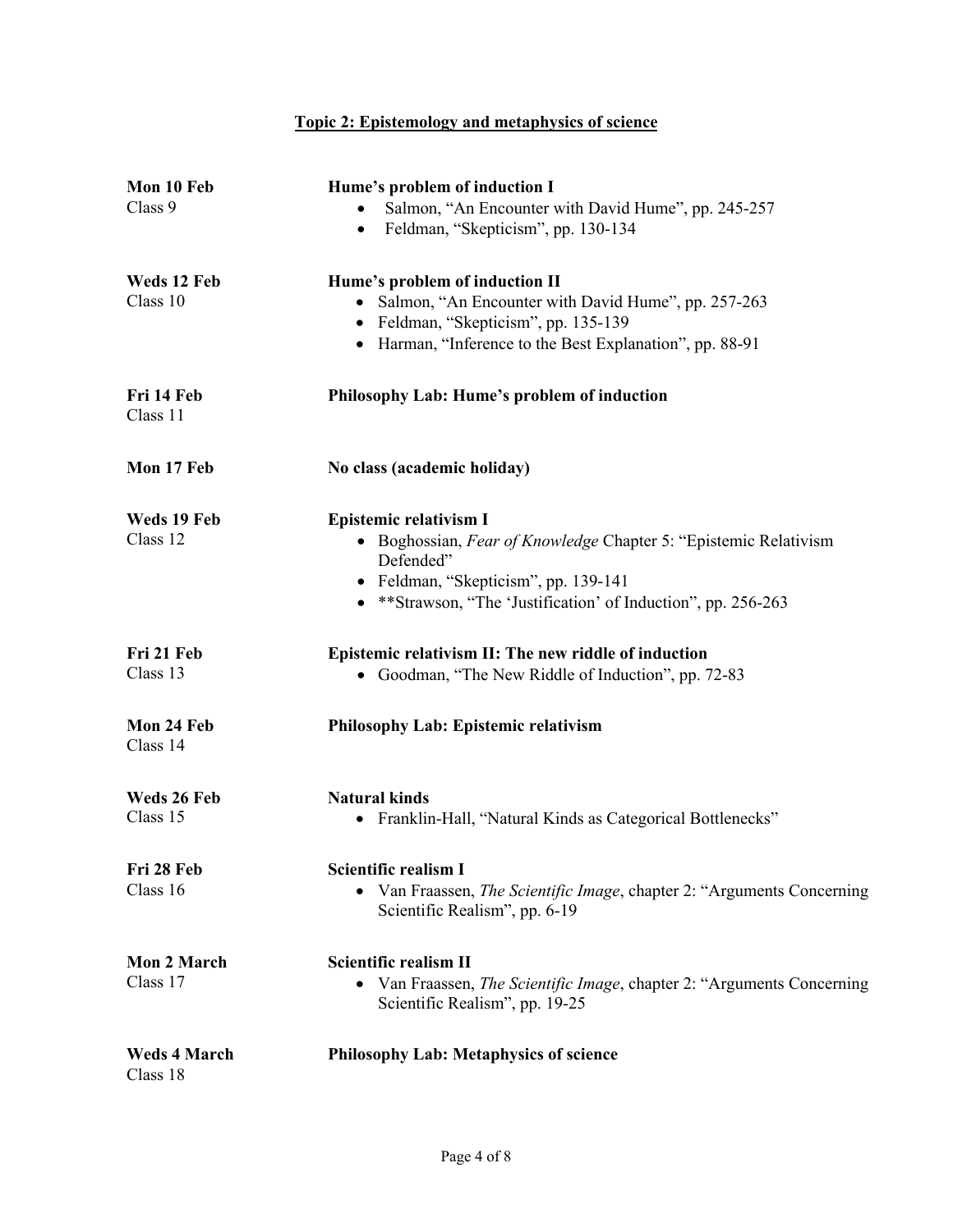| Fri 6 March          | No class                                                                                     |
|----------------------|----------------------------------------------------------------------------------------------|
| Mon 9 March          | Epistemic catastrophe I: Natural selection                                                   |
| Class 19             | • Plantinga, <i>Warrant and Proper Function</i> , Chapter 12: "Is Naturalism<br>Irrational?" |
| <b>Weds 11 March</b> | <b>Epistemic catastrophe II: Thermodynamics</b>                                              |
| Class 20             | • Carroll, "Why Boltzmann Brains Are Bad", pp. 4-11                                          |
| Fri 13 March         | <b>Philosophy Lab: Epistemic catastrophe</b>                                                 |
| Class 21             |                                                                                              |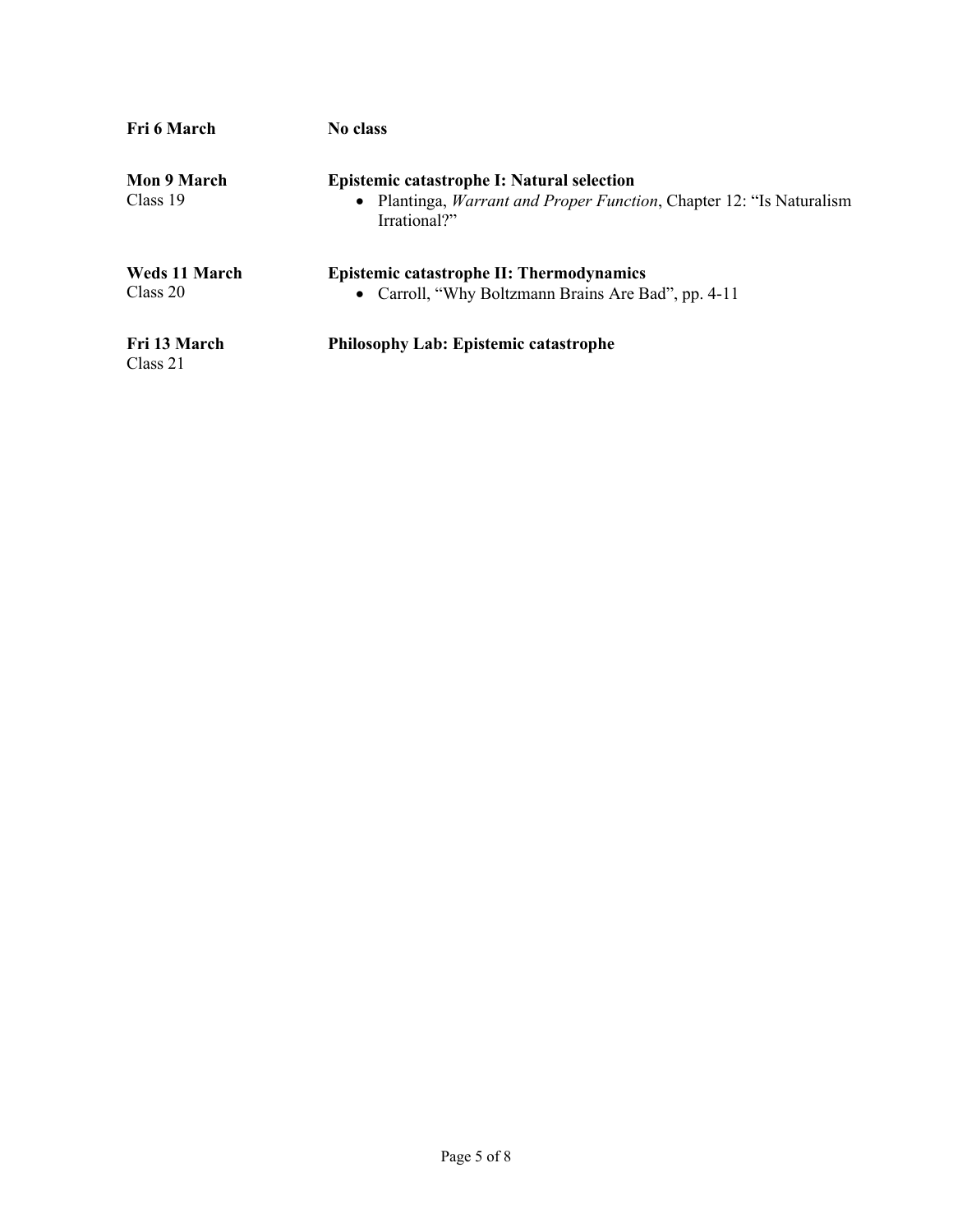# **Topic 3: Science, Values, and Society**

| Mon 16 March                    | No class                                                                                                                                                              |
|---------------------------------|-----------------------------------------------------------------------------------------------------------------------------------------------------------------------|
| <b>Weds 18 March</b>            | No class                                                                                                                                                              |
| Fri 20 March<br>Class 22        | The value-free ideal I<br>• Kuhn, "Objectivity, Value-Judgment, and Theory Choice", pp. 356-364<br>• Lacy, Is Science Value Free? Chapter 1: "Introduction", pp. 1-12 |
| <b>Mon 30 March</b><br>Class 23 | The value-free ideal II<br>• Longino, "Gender, Politics, and Theoretical Virtues"<br>• **Okruhlik, "Gender and the Biological Sciences", pp. 21-31                    |
| <b>Weds 1 April</b><br>Class 24 | <b>Science and democracy</b><br>• Kitcher, Science in a Democratic Society Chapter 5: "Well-Ordered<br>Science", pp. 105-125                                          |
| Fri 3 April<br>Class 25         | Philosophy Lab: Science, values, and society                                                                                                                          |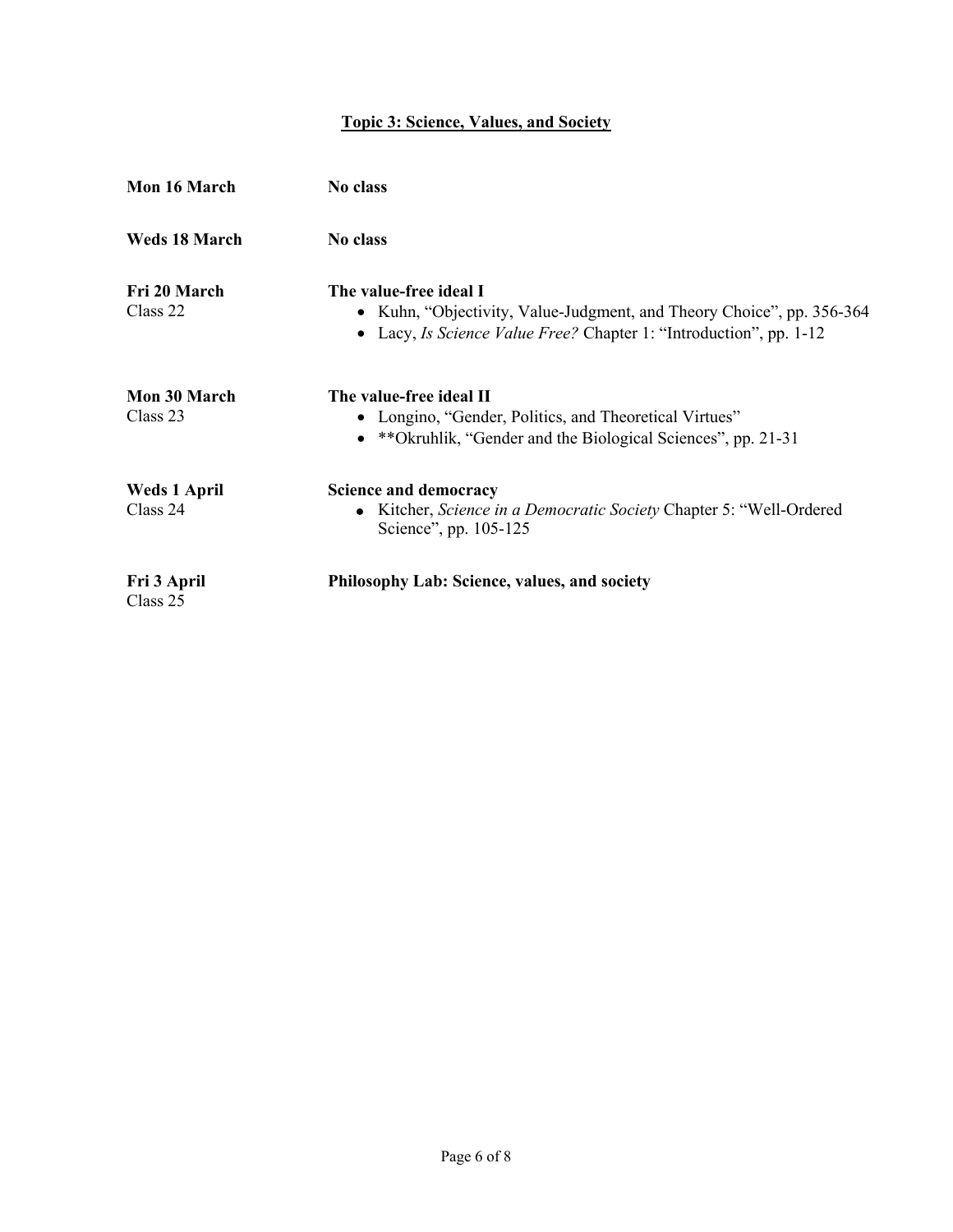# **Topic 4: Philosophy of Artificial Intelligence**

| Mon 6 April<br>Class 26   | Mind-uploading and consciousness<br>• Schneider, "Future Minds: Transhumanism, Cognitive Enhancement,<br>and the Nature of Persons", pp. 1-4<br>Chalmers, "The Singularity", pp. 33-40                                                                                  |
|---------------------------|-------------------------------------------------------------------------------------------------------------------------------------------------------------------------------------------------------------------------------------------------------------------------|
| Weds 8 April<br>Class 27  | The simulation argument<br>• Bostrom, "Are You Living in a Computer Simulation?"<br>• ** Pryor, "What's Wrong with Living in the Matrix?"                                                                                                                               |
| Fri 10 April<br>Class 28  | Philosophy lab: Consciousness and the simulation argument                                                                                                                                                                                                               |
| Mon 13 April<br>Class 29  | Mind-uploading and personal identity I<br>• Chalmers, "The Singularity", pp. 40-46                                                                                                                                                                                      |
| Weds 15 April<br>Class 30 | Mind-uploading and personal identity II<br>• Dennett, "Where Am I?"                                                                                                                                                                                                     |
| Fri 17 April<br>Class 31  | Philosophy lab: Mind-uploading and personal identity                                                                                                                                                                                                                    |
| Mon 20 April<br>Class 32  | Ethics of artificial intelligence I: Human-friendly AI<br>• Chalmers, "The Singularity" pp. 22-33<br>• Bostrom and Yudkowski, "The Ethics of Artificial Intelligence" pp 1-6<br>and 14-18                                                                               |
| Weds 22 April<br>Class 33 | Ethics of artificial intelligence II: Could machines have moral status?<br>Schwitzgebel and Garza, "A Defense of the Rights of Artificial<br>Intelligences" pp. 98-103 and pp. 107-111<br>**Bostrom and Yudkowsky, "The Ethics of Artificial Intelligence" pp.<br>$6-9$ |
| Fri 24 April<br>Class 34  | Ethics of artificial intelligence III: Transparency and fairness<br>O'Neil, Weapons of Math Destruction Chapter 3: "Going to College                                                                                                                                    |
| Mon 27 April<br>Class 35  | Philosophy lab: Ethics of artificial intelligence                                                                                                                                                                                                                       |
| Wed 29 April              | No class                                                                                                                                                                                                                                                                |